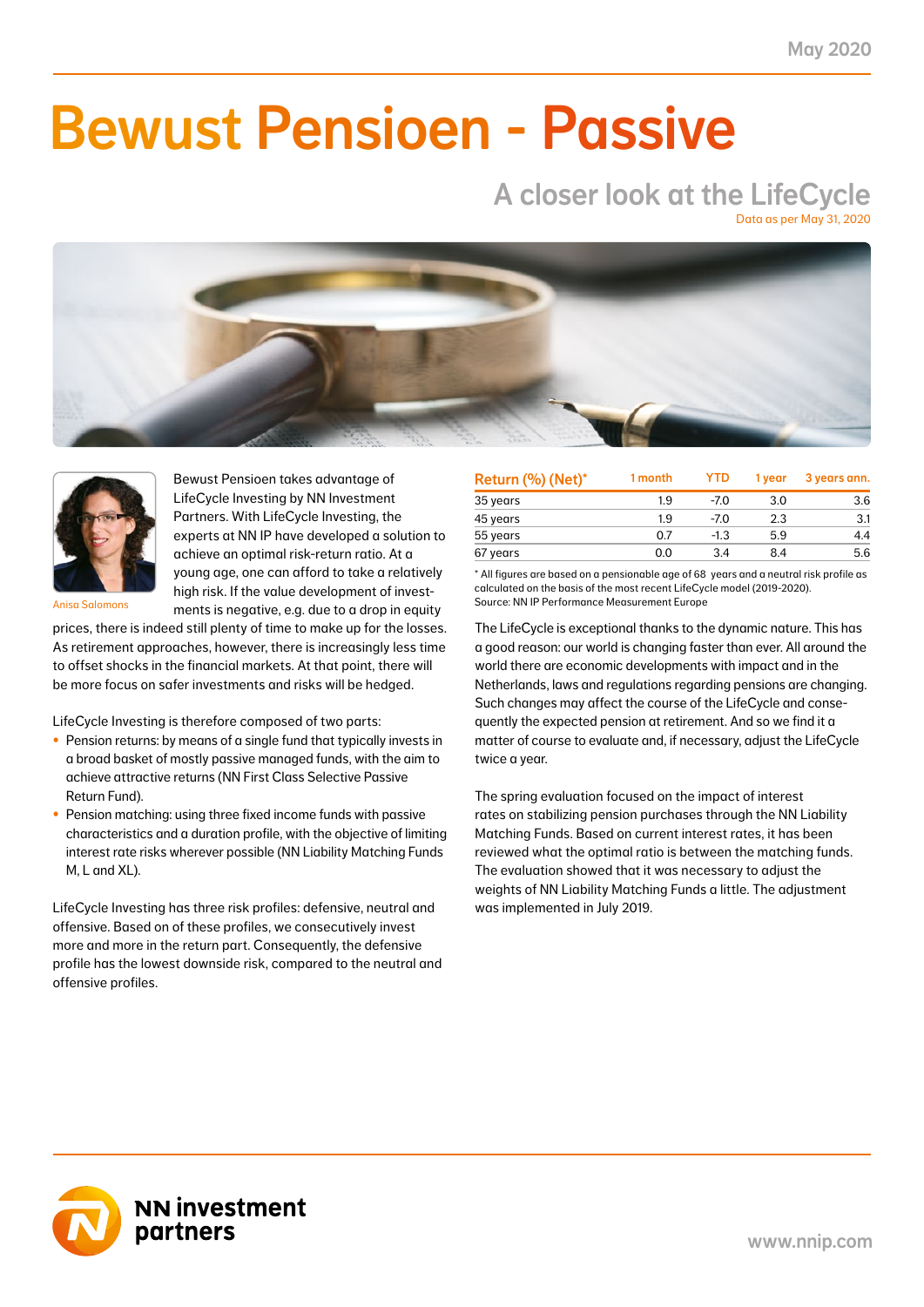## Bewust Pensioen - Passive (Defensive risk profile)

| 35 years old<br>Net Return %                 | 1 month | 1 month<br><b>Return Contribution</b> | Year to date<br>Return | Year to date<br><b>Contribution</b> | 1 year | 1 vear | 3 years | 3 years | 3 years | 3 years<br>Return Contribution Return (ann) Contribution (ann) Return (cum) Contribution (cum) | Weight* |
|----------------------------------------------|---------|---------------------------------------|------------------------|-------------------------------------|--------|--------|---------|---------|---------|------------------------------------------------------------------------------------------------|---------|
| <b>Pension Returns</b>                       |         |                                       |                        |                                     |        |        |         |         |         |                                                                                                |         |
| NN First Class Selective Passive Return Fund | 2.5     | 1.9                                   | $-9.2$                 | $-8.1$                              | 1.0    | 1.4    | 2.7     | 2.4     | 8.2     | 7.4                                                                                            | 80.0    |
| <b>Pension Matching</b>                      |         |                                       |                        |                                     |        |        |         |         |         |                                                                                                |         |
| NN Liability Matching Fund M                 | $-0.1$  | 0.0                                   | 0.6                    | 0.1                                 | 0.6    | 0.1    | 0.9     | 0.1     | 2.7     | 0.3                                                                                            | 11.0    |
| NN Liability Matching Fund L                 | $-0.8$  | 0.0                                   | 11.1                   | 0.0                                 | 17.7   | 0.0    | 10.8    | 0.0     | 36.1    | 0.0                                                                                            | 0.0     |
| NN Liability Matching Fund XL                | $-3.3$  | $-0.4$                                | 28.2                   | 3.2                                 | 47.3   | 3.7    | 23.1    | 2.0     | 86.6    | 6.4                                                                                            | 9.0     |
| <b>TOTAL</b>                                 |         | 1.5                                   |                        | $-4.8$                              |        | 5.1    |         | 4.5     |         | 14.1                                                                                           | 100%    |

| <b>Bewust Pensioen - Passive (Defensive risk profile)</b>                                                                                                                                                                                                                                                                                                                                                                                                                          |         |                                       |                                |                                            |             |            |             |            |             | Data as per May 31, 2020                                                                       |             |
|------------------------------------------------------------------------------------------------------------------------------------------------------------------------------------------------------------------------------------------------------------------------------------------------------------------------------------------------------------------------------------------------------------------------------------------------------------------------------------|---------|---------------------------------------|--------------------------------|--------------------------------------------|-------------|------------|-------------|------------|-------------|------------------------------------------------------------------------------------------------|-------------|
| 35 years old<br>Net Return %                                                                                                                                                                                                                                                                                                                                                                                                                                                       | 1 month | <b>Return Contribution</b>            | 1 month Year to date<br>Return | <b>Year to date</b><br><b>Contribution</b> | 1 year      | 1 year     | 3 years     | 3 years    | 3 years     | 3 years<br>Return Contribution Return (ann) Contribution (ann) Return (cum) Contribution (cum) | Weight'     |
| <b>Pension Returns</b>                                                                                                                                                                                                                                                                                                                                                                                                                                                             |         |                                       |                                |                                            |             |            |             |            |             |                                                                                                |             |
| NN First Class Selective Passive Return Fund                                                                                                                                                                                                                                                                                                                                                                                                                                       | 2.5     | 1.9                                   | $-9.2$                         | $-8.1$                                     | 1.0         | 1.4        | 2.7         | 2.4        | 8.2         | 7.4                                                                                            | 80.0        |
| <b>Pension Matching</b>                                                                                                                                                                                                                                                                                                                                                                                                                                                            | $-0.1$  |                                       |                                |                                            |             | 0.1        |             | 0.1        |             |                                                                                                |             |
| NN Liability Matching Fund M<br>NN Liability Matching Fund L                                                                                                                                                                                                                                                                                                                                                                                                                       | $-0.8$  | 0.0<br>0.0                            | 0.6<br>11.1                    | 0.1<br>0.0                                 | 0.6<br>17.7 | 0.0        | 0.9<br>10.8 | 0.0        | 2.7<br>36.1 | 0.3<br>0.0                                                                                     | 11.0<br>0.0 |
| NN Liability Matching Fund XL                                                                                                                                                                                                                                                                                                                                                                                                                                                      | $-3.3$  | $-0.4$                                | 28.2                           | 3.2                                        | 47.3        | 3.7        | 23.1        | 2.0        | 86.6        | 6.4                                                                                            | 9.0         |
| <b>TOTAL</b>                                                                                                                                                                                                                                                                                                                                                                                                                                                                       |         | 1.5                                   |                                | $-4.8$                                     |             | 5.1        |             | 4.5        |             | 14.1                                                                                           | 100%        |
|                                                                                                                                                                                                                                                                                                                                                                                                                                                                                    |         |                                       |                                |                                            |             |            |             |            |             |                                                                                                |             |
| 45 years old<br>Net Return %                                                                                                                                                                                                                                                                                                                                                                                                                                                       | 1 month | 1 month<br><b>Return Contribution</b> | <b>Year to date</b><br>Return  | <b>Year to date</b><br><b>Contribution</b> | 1 year      | 1 year     | 3 years     | 3 years    | 3 years     | 3 years<br>Return Contribution Return (ann) Contribution (ann) Return (cum) Contribution (cum) | Weight'     |
| <b>Pension Returns</b>                                                                                                                                                                                                                                                                                                                                                                                                                                                             |         |                                       |                                |                                            |             |            |             |            |             |                                                                                                |             |
| NN First Class Selective Passive Return Fund                                                                                                                                                                                                                                                                                                                                                                                                                                       | 2.5     | 1.8                                   | $-9.2$                         | $-7.4$                                     | 1.0         | 1.3        | 2.7         | 2.1        | 8.2         | 6.7                                                                                            | 75.0        |
| <b>Pension Matching</b>                                                                                                                                                                                                                                                                                                                                                                                                                                                            |         |                                       |                                |                                            |             |            |             |            |             |                                                                                                |             |
| NN Liability Matching Fund M                                                                                                                                                                                                                                                                                                                                                                                                                                                       | $-0.1$  | 0.0                                   | 0.6                            | 0.1                                        | 0.6         | 0.1        | 0.9         | 0.2        | 2.7         | 0.5                                                                                            | 19.0        |
| NN Liability Matching Fund L                                                                                                                                                                                                                                                                                                                                                                                                                                                       | $-0.8$  | 0.0                                   | 11.1                           | 0.0                                        | 17.7        | 0.0        | 10.8        | 0.0        | 36.1        | 0.0                                                                                            | 0.0         |
| NN Liability Matching Fund XL                                                                                                                                                                                                                                                                                                                                                                                                                                                      | $-3.3$  | $-0.3$                                | 28.2                           | 2.2                                        | 47.3        | 2.5        | 23.1        | 1.4        | 86.6        | 4.5                                                                                            | 7.0         |
| TOTAL                                                                                                                                                                                                                                                                                                                                                                                                                                                                              |         | 1.5                                   |                                | $-5.0$                                     |             | 3.9        |             | 3.7        |             | 11.7                                                                                           | 100%        |
| 55 years old                                                                                                                                                                                                                                                                                                                                                                                                                                                                       | 1 month | 1 month                               | <b>Year to date</b>            | <b>Year to date</b>                        | 1 year      | 1 year     | 3 years     | 3 years    | 3 years     | 3 years                                                                                        |             |
| Net Return %                                                                                                                                                                                                                                                                                                                                                                                                                                                                       |         | <b>Return Contribution</b>            | Return                         | <b>Contribution</b>                        |             |            |             |            |             | Return Contribution Return (ann) Contribution (ann) Return (cum) Contribution (cum)            | Weight*     |
| <b>Pension Returns</b><br>NN First Class Selective Passive Return Fund                                                                                                                                                                                                                                                                                                                                                                                                             |         |                                       |                                |                                            |             |            |             |            |             |                                                                                                |             |
| <b>Pension Matching</b>                                                                                                                                                                                                                                                                                                                                                                                                                                                            | 2.5     | 0.9                                   | $-9.2$                         | $-2.2$                                     | 1.0         | 0.6        | 2.7         | 1.1        | 8.2         | 3.6                                                                                            | 41.0        |
| NN Liability Matching Fund M                                                                                                                                                                                                                                                                                                                                                                                                                                                       | $-0.1$  | 0.0                                   | 0.6                            | 0.1                                        | 0.6         | 0.2        | 0.9         | 0.4        | 2.7         | 1.1                                                                                            | 38.0        |
| NN Liability Matching Fund L                                                                                                                                                                                                                                                                                                                                                                                                                                                       | $-0.8$  | $-0.1$                                | 11.1                           | 0.7                                        | 17.7        | 1.7        | 10.8        | 1.1        | 36.1        | 3.3                                                                                            | 10.0        |
| NN Liability Matching Fund XL                                                                                                                                                                                                                                                                                                                                                                                                                                                      | $-3.3$  | $-0.5$                                | 28.2                           | 1.9                                        | 47.3        | 4.7        | 23.1        | 2.5        | 86.6        | 7.7                                                                                            | 11.0        |
| TOTAL                                                                                                                                                                                                                                                                                                                                                                                                                                                                              |         | 0.3                                   |                                | 0.5                                        |             | 7.3        |             | 5.0        |             | 15.8                                                                                           | 100%        |
|                                                                                                                                                                                                                                                                                                                                                                                                                                                                                    |         |                                       |                                |                                            |             |            |             |            |             |                                                                                                |             |
| 67 years old<br>Net Return %                                                                                                                                                                                                                                                                                                                                                                                                                                                       | 1 month | 1 month<br><b>Return Contribution</b> | <b>Year to date</b><br>Return  | <b>Year to date</b><br><b>Contribution</b> | 1 year      | 1 year     | 3 years     | 3 years    | 3 years     | 3 years<br>Return Contribution Return (ann) Contribution (ann) Return (cum) Contribution (cum) | Weight'     |
| <b>Pension Returns</b>                                                                                                                                                                                                                                                                                                                                                                                                                                                             |         |                                       |                                |                                            |             |            |             |            |             |                                                                                                |             |
| NN First Class Selective Passive Return Fund                                                                                                                                                                                                                                                                                                                                                                                                                                       | 2.5     | 0.4                                   | $-9.2$                         | $-1.8$                                     | 1.0         | 0.3        | 2.7         | 0.6        | 8.2         | 1.8                                                                                            | 20.0        |
| <b>Pension Matching</b>                                                                                                                                                                                                                                                                                                                                                                                                                                                            |         |                                       |                                |                                            |             |            |             |            |             |                                                                                                |             |
| NN Liability Matching Fund M                                                                                                                                                                                                                                                                                                                                                                                                                                                       | $-0.1$  | 0.0                                   | 0.6                            | 0.2                                        | 0.6         | 0.2        | 0.9         | 0.4        | 2.7         | 1.1                                                                                            | 33.0        |
| NN Liability Matching Fund L                                                                                                                                                                                                                                                                                                                                                                                                                                                       | $-0.8$  | $-0.4$                                | 11.1                           | 5.0                                        | 17.7        | 7.9        | 10.8        | 4.7        | 36.1        | 14.9                                                                                           | 47.0        |
| NN Liability Matching Fund XL<br><b>TOTAL</b>                                                                                                                                                                                                                                                                                                                                                                                                                                      | $-3.3$  | 0.0<br>0.0                            | 28.2                           | 0.0<br>3.4                                 | 47.3        | 0.0<br>8.4 | 23.1        | 0.0<br>5.6 | 86.6        | 0.0<br>17.8                                                                                    | 0.0<br>100% |
| Over the years. the fund's weightings in the LifeCycle may change. The figures shown in the column 'weighting' are based on the most recent weighting of the LifeCycle.<br>This means that the returns shown in the column 'year to date contribution' cannot exactly be derived from this report.<br>The contribution is the contribution to the total net return based on the current weights in the LifeCycle model (2019-2020)<br>Source: NN IP Performance Measurement Europe |         |                                       |                                |                                            |             |            |             |            |             |                                                                                                |             |
|                                                                                                                                                                                                                                                                                                                                                                                                                                                                                    |         |                                       |                                |                                            |             |            |             |            |             |                                                                                                |             |
| <b>NN investment</b><br>partners                                                                                                                                                                                                                                                                                                                                                                                                                                                   |         |                                       |                                |                                            |             |            |             |            |             |                                                                                                |             |

| 55 years old                                 | 1 month | 1 month                    | <b>Year to date</b> | Year to date        | 1 year | l year | 3 years | 3 years |      | 3 years                                                                             | 3 years |  |
|----------------------------------------------|---------|----------------------------|---------------------|---------------------|--------|--------|---------|---------|------|-------------------------------------------------------------------------------------|---------|--|
| Net Return %                                 |         | <b>Return Contribution</b> | Return              | <b>Contribution</b> |        |        |         |         |      | Return Contribution Return (ann) Contribution (ann) Return (cum) Contribution (cum) | Weight* |  |
| <b>Pension Returns</b>                       |         |                            |                     |                     |        |        |         |         |      |                                                                                     |         |  |
| NN First Class Selective Passive Return Fund | 2.5     | 0.9                        | $-9.2$              | $-2.2$              | 1.0    | 0.6    | 2.7     |         | 8.2  | 3.6                                                                                 | 41.0    |  |
| <b>Pension Matching</b>                      |         |                            |                     |                     |        |        |         |         |      |                                                                                     |         |  |
| NN Liability Matching Fund M                 | $-0.1$  | 0.0                        | 0.6                 | 0.1                 | 0.6    | 0.2    | 0.9     | 0.4     | 2.7  | 1.1                                                                                 | 38.0    |  |
| NN Liability Matching Fund L                 | $-0.8$  | $-0.1$                     | 11.1                | 0.7                 | 17.7   | 1.7    | 10.8    | 1.1     | 36.1 | 3.3                                                                                 | 10.0    |  |
| NN Liability Matching Fund XL                | $-3.3$  | $-0.5$                     | 28.2                | 1.9                 | 47.3   | 4.7    | 23.1    | 2.5     | 86.6 | 7.7                                                                                 | 11.0    |  |
| <b>TOTAL</b>                                 |         | 0.3                        |                     | 0.5                 |        | 7.3    |         | 5.0     |      | 15.8                                                                                | 100%    |  |

| 67 years old                                 | 1 month | 1 month                    | <b>Year to date</b> | <b>Year to date</b> | 1 year | 1 year | 3 years | 3 years | 3 years | 3 years                                                                             |         |
|----------------------------------------------|---------|----------------------------|---------------------|---------------------|--------|--------|---------|---------|---------|-------------------------------------------------------------------------------------|---------|
| Net Return %                                 |         | <b>Return Contribution</b> | Return              | <b>Contribution</b> |        |        |         |         |         | Return Contribution Return (ann) Contribution (ann) Return (cum) Contribution (cum) | Weight* |
| <b>Pension Returns</b>                       |         |                            |                     |                     |        |        |         |         |         |                                                                                     |         |
| NN First Class Selective Passive Return Fund | 2.5     | 0.4                        | $-9.2$              | $-1.8$              | 1.0    | 0.3    | 2.7     | 0.6     | 8.2     | 1.8                                                                                 | 20.0    |
| <b>Pension Matching</b>                      |         |                            |                     |                     |        |        |         |         |         |                                                                                     |         |
| NN Liability Matching Fund M                 | $-0.1$  | 0.0                        | 0.6                 | 0.2                 | 0.6    | 0.2    | 0.9     | 0.4     | 2.7     | 1.1                                                                                 | 33.0    |
| NN Liability Matching Fund L                 | $-0.8$  | $-0.4$                     | 11.1                | 5.0                 | 17.7   | 7.9    | 10.8    | 4.7     | 36.1    | 14.9                                                                                | 47.0    |
| NN Liability Matching Fund XL                | $-3.3$  | 0.0                        | 28.2                | 0.0                 | 47.3   | 0.0    | 23.1    | 0.0     | 86.6    | 0.0                                                                                 | 0.0     |
| <b>TOTAL</b>                                 |         | 0.0                        |                     | 3.4                 |        | 8.4    |         | 5.6     |         | 17.8                                                                                | 100%    |

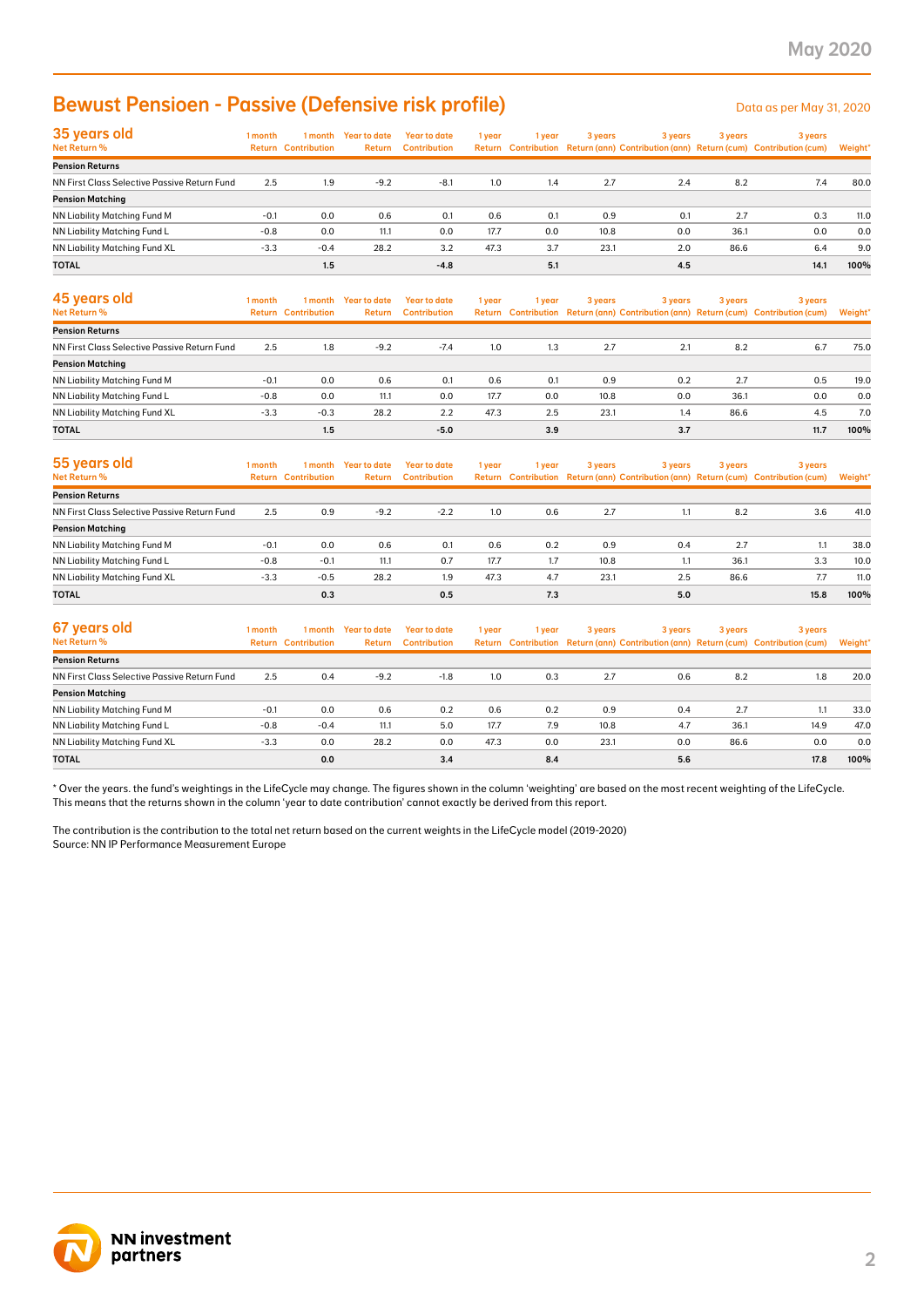## Bewust Pensioen - Passive (Neutral risk profile) and the Computer of Data as per May 31, 2020

| 35 years old<br>Net Return %                 | 1 month | 1 month<br><b>Return Contribution</b> | Year to date<br>Return | Year to date<br><b>Contribution</b> | 1 year | 1 year | 3 years | 3 years | 3 years | 3 years<br>Return Contribution Return (ann) Contribution (ann) Return (cum) Contribution (cum) | Weight* |
|----------------------------------------------|---------|---------------------------------------|------------------------|-------------------------------------|--------|--------|---------|---------|---------|------------------------------------------------------------------------------------------------|---------|
| <b>Pension Returns</b>                       |         |                                       |                        |                                     |        |        |         |         |         |                                                                                                |         |
| NN First Class Selective Passive Return Fund | 2.5     | 2.2                                   | $-9.2$                 | -8.6                                | 1.0    | 1.5    | 2.7     | 2.6     | 8.2     | 8.0                                                                                            | 90.0    |
| <b>Pension Matching</b>                      |         |                                       |                        |                                     |        |        |         |         |         |                                                                                                |         |
| NN Liability Matching Fund M                 | $-0.1$  | 0.0                                   | 0.6                    | 0.0                                 | 0.6    | 0.0    | 0.9     | 0.0     | 2.7     | 0.1                                                                                            | 5.0     |
| NN Liability Matching Fund L                 | $-0.8$  | 0.0                                   | 11.1                   | 0.0                                 | 17.7   | 0.0    | 10.8    | 0.0     | 36.1    | 0.0                                                                                            | 0.0     |
| NN Liability Matching Fund XL                | $-3.3$  | $-0.2$                                | 28.2                   | 1.5                                 | 47.3   | 1.6    | 23.1    | 1.0     | 86.6    | 3.0                                                                                            | 5.0     |
| <b>TOTAL</b>                                 |         | 1.9                                   |                        | $-7.0$                              |        | 3.0    |         | 3.6     |         | 11.1                                                                                           | 100%    |

| <b>Bewust Pensioen - Passive (Neutral risk profile)</b>                                                                                                                                                                                                                                                       |         |                                       |                                      |                                            |        |        |         |         |         | Data as per May 31, 2020                                                                       |                |
|---------------------------------------------------------------------------------------------------------------------------------------------------------------------------------------------------------------------------------------------------------------------------------------------------------------|---------|---------------------------------------|--------------------------------------|--------------------------------------------|--------|--------|---------|---------|---------|------------------------------------------------------------------------------------------------|----------------|
| 35 years old<br>Net Return %                                                                                                                                                                                                                                                                                  | 1 month | <b>Return Contribution</b>            | 1 month Year to date<br>Return       | <b>Year to date</b><br><b>Contribution</b> | 1 year | 1 year | 3 years | 3 years | 3 years | 3 years<br>Return Contribution Return (ann) Contribution (ann) Return (cum) Contribution (cum) | <b>Weight'</b> |
| <b>Pension Returns</b>                                                                                                                                                                                                                                                                                        |         |                                       |                                      |                                            |        |        |         |         |         |                                                                                                |                |
| NN First Class Selective Passive Return Fund                                                                                                                                                                                                                                                                  | 2.5     | 2.2                                   | $-9.2$                               | $-8.6$                                     | 1.0    | 1.5    | 2.7     | 2.6     | 8.2     | 8.0                                                                                            | 90.0           |
| <b>Pension Matching</b><br>NN Liability Matching Fund M                                                                                                                                                                                                                                                       | $-0.1$  | 0.0                                   | 0.6                                  | 0.0                                        | 0.6    | 0.0    | 0.9     | 0.0     | 2.7     | 0.1                                                                                            | 5.0            |
| NN Liability Matching Fund L                                                                                                                                                                                                                                                                                  | $-0.8$  | 0.0                                   | 11.1                                 | 0.0                                        | 17.7   | 0.0    | 10.8    | 0.0     | 36.1    | 0.0                                                                                            | 0.0            |
| NN Liability Matching Fund XL                                                                                                                                                                                                                                                                                 | $-3.3$  | $-0.2$                                | 28.2                                 | 1.5                                        | 47.3   | 1.6    | 23.1    | 1.0     | 86.6    | 3.0                                                                                            | 5.0            |
| TOTAL                                                                                                                                                                                                                                                                                                         |         | 1.9                                   |                                      | $-7.0$                                     |        | 3.0    |         | 3.6     |         | 11.1                                                                                           | 100%           |
| 45 years old<br>Net Return %                                                                                                                                                                                                                                                                                  | 1 month | 1 month<br><b>Return Contribution</b> | <b>Year to date</b><br><b>Return</b> | <b>Year to date</b><br><b>Contribution</b> | 1 year | 1 year | 3 years | 3 years | 3 years | 3 years<br>Return Contribution Return (ann) Contribution (ann) Return (cum) Contribution (cum) | <b>Weight'</b> |
| <b>Pension Returns</b>                                                                                                                                                                                                                                                                                        |         |                                       |                                      |                                            |        |        |         |         |         |                                                                                                |                |
| NN First Class Selective Passive Return Fund                                                                                                                                                                                                                                                                  | 2.5     | 2.1                                   | $-9.2$                               | $-8.1$                                     | 1.0    | 1.3    | 2.7     | 2.4     | 8.2     | 7.3                                                                                            | 85.0           |
| <b>Pension Matching</b>                                                                                                                                                                                                                                                                                       |         |                                       |                                      |                                            |        |        |         |         |         |                                                                                                |                |
| NN Liability Matching Fund M                                                                                                                                                                                                                                                                                  | $-0.1$  | 0.0                                   | 0.6                                  | 0.1                                        | 0.6    | 0.0    | 0.9     | 0.1     | 2.7     | 0.3                                                                                            | 12.0           |
| NN Liability Matching Fund L                                                                                                                                                                                                                                                                                  | $-0.8$  | 0.0                                   | 11.1                                 | 0.0                                        | 17.7   | 0.0    | 10.8    | 0.0     | 36.1    | 0.0                                                                                            | 0.0            |
| NN Liability Matching Fund XL                                                                                                                                                                                                                                                                                 | $-3.3$  | $-0.1$                                | 28.2                                 | 1.0                                        | 47.3   | 1.0    | 23.1    | 0.6     | 86.6    | 1.9                                                                                            | 3.0            |
| TOTAL                                                                                                                                                                                                                                                                                                         |         | 1.9                                   |                                      | $-7.0$                                     |        | 2.3    |         | 3.1     |         | 9.5                                                                                            | 100%           |
| 55 years old<br>Net Return %                                                                                                                                                                                                                                                                                  | 1 month | 1 month<br><b>Return Contribution</b> | <b>Year to date</b><br>Return        | <b>Year to date</b><br><b>Contribution</b> | 1 year | 1 year | 3 years | 3 years | 3 years | 3 years<br>Return Contribution Return (ann) Contribution (ann) Return (cum) Contribution (cum) | Weight'        |
| <b>Pension Returns</b>                                                                                                                                                                                                                                                                                        |         |                                       |                                      |                                            |        |        |         |         |         |                                                                                                |                |
| NN First Class Selective Passive Return Fund                                                                                                                                                                                                                                                                  | 2.5     | 1.1                                   | $-9.2$                               | $-6.1$                                     | 1.0    | 0.8    | 2.7     | 1.4     | 8.2     | 4.4                                                                                            | 50.0           |
| <b>Pension Matching</b>                                                                                                                                                                                                                                                                                       |         |                                       |                                      |                                            |        |        |         |         |         |                                                                                                |                |
| NN Liability Matching Fund M                                                                                                                                                                                                                                                                                  | $-0.1$  | 0.0                                   | 0.6                                  | 0.3                                        | 0.6    | 0.2    | 0.9     | 0.3     | 2.7     | 1.0                                                                                            | 34.0           |
| NN Liability Matching Fund L                                                                                                                                                                                                                                                                                  | $-0.8$  | $-0.1$                                | 11.1                                 | 1.2                                        | 17.7   | 1.3    | 10.8    | 0.8     | 36.1    | 2.6                                                                                            | 8.0            |
| NN Liability Matching Fund XL                                                                                                                                                                                                                                                                                 | $-3.3$  | $-0.4$                                | 28.2                                 | 3.3                                        | 47.3   | 3.5    | 23.1    | 1.8     | 86.6    | 5.8                                                                                            | 8.0            |
| <b>TOTAL</b>                                                                                                                                                                                                                                                                                                  |         | 0.7                                   |                                      | $-1.3$                                     |        | 5.9    |         | 4.4     |         | 13.7                                                                                           | 100%           |
| 67 years old<br>Net Return %                                                                                                                                                                                                                                                                                  | 1 month | 1 month<br><b>Return Contribution</b> | <b>Year to date</b><br>Return        | <b>Year to date</b><br><b>Contribution</b> | 1 year | 1 year | 3 years | 3 years | 3 years | 3 years<br>Return Contribution Return (ann) Contribution (ann) Return (cum) Contribution (cum) | Weight'        |
| <b>Pension Returns</b>                                                                                                                                                                                                                                                                                        |         |                                       |                                      |                                            |        |        |         |         |         |                                                                                                |                |
| NN First Class Selective Passive Return Fund                                                                                                                                                                                                                                                                  | 2.5     | 0.4                                   | $-9.2$                               | $-1.8$                                     | 1.0    | 0.3    | 2.7     | 0.6     | 8.2     | 1.8                                                                                            | 20.0           |
| <b>Pension Matching</b>                                                                                                                                                                                                                                                                                       |         |                                       |                                      |                                            |        |        |         |         |         |                                                                                                |                |
| NN Liability Matching Fund M                                                                                                                                                                                                                                                                                  | $-0.1$  | 0.0                                   | 0.6                                  | 0.2                                        | 0.6    | 0.2    | 0.9     | 0.4     | 2.7     | 1.1                                                                                            | 33.0           |
| NN Liability Matching Fund L                                                                                                                                                                                                                                                                                  | $-0.8$  | $-0.4$                                | 11.1                                 | 5.0                                        | 17.7   | 7.9    | 10.8    | 4.7     | 36.1    | 14.9                                                                                           | 47.0           |
| NN Liability Matching Fund XL                                                                                                                                                                                                                                                                                 | $-3.3$  | 0.0                                   | 28.2                                 | 0.0                                        | 47.3   | 0.0    | 23.1    | 0.0     | 86.6    | 0.0                                                                                            | 0.0            |
| TOTAL<br>* Over the years. the fund's weightings in the LifeCycle may change. The figures shown in the column 'weighting' are based on the most recent weighting of the LifeCycle.<br>This means that the returns shown in the column 'year to date contribution' cannot exactly be derived from this report. |         | 0.0                                   |                                      | 3.4                                        |        | 8.4    |         | 5.6     |         | 17.8                                                                                           | 100%           |
| The contribution is the contribution to the total net return based on the current weights in the LifeCycle model (2019-2020)<br>Source: NN IP Performance Measurement Europe                                                                                                                                  |         |                                       |                                      |                                            |        |        |         |         |         |                                                                                                |                |
| <b>NN investment</b>                                                                                                                                                                                                                                                                                          |         |                                       |                                      |                                            |        |        |         |         |         |                                                                                                |                |

| 55 years old                                 | 1 month | 1 month                    | <b>Year to date</b> | Year to date        | 1 year | l year | 3 years | 3 years | 3 years | 3 years                                                                             |         |
|----------------------------------------------|---------|----------------------------|---------------------|---------------------|--------|--------|---------|---------|---------|-------------------------------------------------------------------------------------|---------|
| Net Return %                                 |         | <b>Return Contribution</b> | <b>Return</b>       | <b>Contribution</b> |        |        |         |         |         | Return Contribution Return (ann) Contribution (ann) Return (cum) Contribution (cum) | Weight* |
| <b>Pension Returns</b>                       |         |                            |                     |                     |        |        |         |         |         |                                                                                     |         |
| NN First Class Selective Passive Return Fund | 2.5     | 1.1                        | $-9.2$              | $-6.1$              | 1.0    | 0.8    | 2.7     | 1.4     | 8.2     | 4.4                                                                                 | 50.0    |
| <b>Pension Matching</b>                      |         |                            |                     |                     |        |        |         |         |         |                                                                                     |         |
| NN Liability Matching Fund M                 | $-0.1$  | 0.0                        | 0.6                 | 0.3                 | 0.6    | 0.2    | 0.9     | 0.3     | 2.7     | 1.0                                                                                 | 34.0    |
| NN Liability Matching Fund L                 | $-0.8$  | $-0.1$                     | 11.1                | 1.2                 | 17.7   | 1.3    | 10.8    | 0.8     | 36.1    | 2.6                                                                                 | 8.0     |
| NN Liability Matching Fund XL                | $-3.3$  | $-0.4$                     | 28.2                | 3.3                 | 47.3   | 3.5    | 23.1    | 1.8     | 86.6    | 5.8                                                                                 | 8.0     |
| <b>TOTAL</b>                                 |         | 0.7                        |                     | $-1.3$              |        | 5.9    |         | 4.4     |         | 13.7                                                                                | 100%    |

| 67 years old                                 | 1 month | 1 month                    | <b>Year to date</b> | <b>Year to date</b> | 1 year | 1 year | 3 years | 3 years | 3 years | 3 years                                                                             |         |
|----------------------------------------------|---------|----------------------------|---------------------|---------------------|--------|--------|---------|---------|---------|-------------------------------------------------------------------------------------|---------|
| Net Return %                                 |         | <b>Return Contribution</b> | Return              | <b>Contribution</b> |        |        |         |         |         | Return Contribution Return (ann) Contribution (ann) Return (cum) Contribution (cum) | Weight* |
| <b>Pension Returns</b>                       |         |                            |                     |                     |        |        |         |         |         |                                                                                     |         |
| NN First Class Selective Passive Return Fund | 2.5     | 0.4                        | $-9.2$              | $-1.8$              | 1.0    | 0.3    | 2.7     | 0.6     | 8.2     | 1.8                                                                                 | 20.0    |
| <b>Pension Matching</b>                      |         |                            |                     |                     |        |        |         |         |         |                                                                                     |         |
| NN Liability Matching Fund M                 | $-0.1$  | 0.0                        | 0.6                 | 0.2                 | 0.6    | 0.2    | 0.9     | 0.4     | 2.7     | 1.1                                                                                 | 33.0    |
| NN Liability Matching Fund L                 | $-0.8$  | $-0.4$                     | 11.1                | 5.0                 | 17.7   | 7.9    | 10.8    | 4.7     | 36.1    | 14.9                                                                                | 47.0    |
| NN Liability Matching Fund XL                | $-3.3$  | 0.0                        | 28.2                | 0.0                 | 47.3   | 0.0    | 23.1    | 0.0     | 86.6    | 0.0                                                                                 | 0.0     |
| <b>TOTAL</b>                                 |         | 0.0                        |                     | 3.4                 |        | 8.4    |         | 5.6     |         | 17.8                                                                                | 100%    |